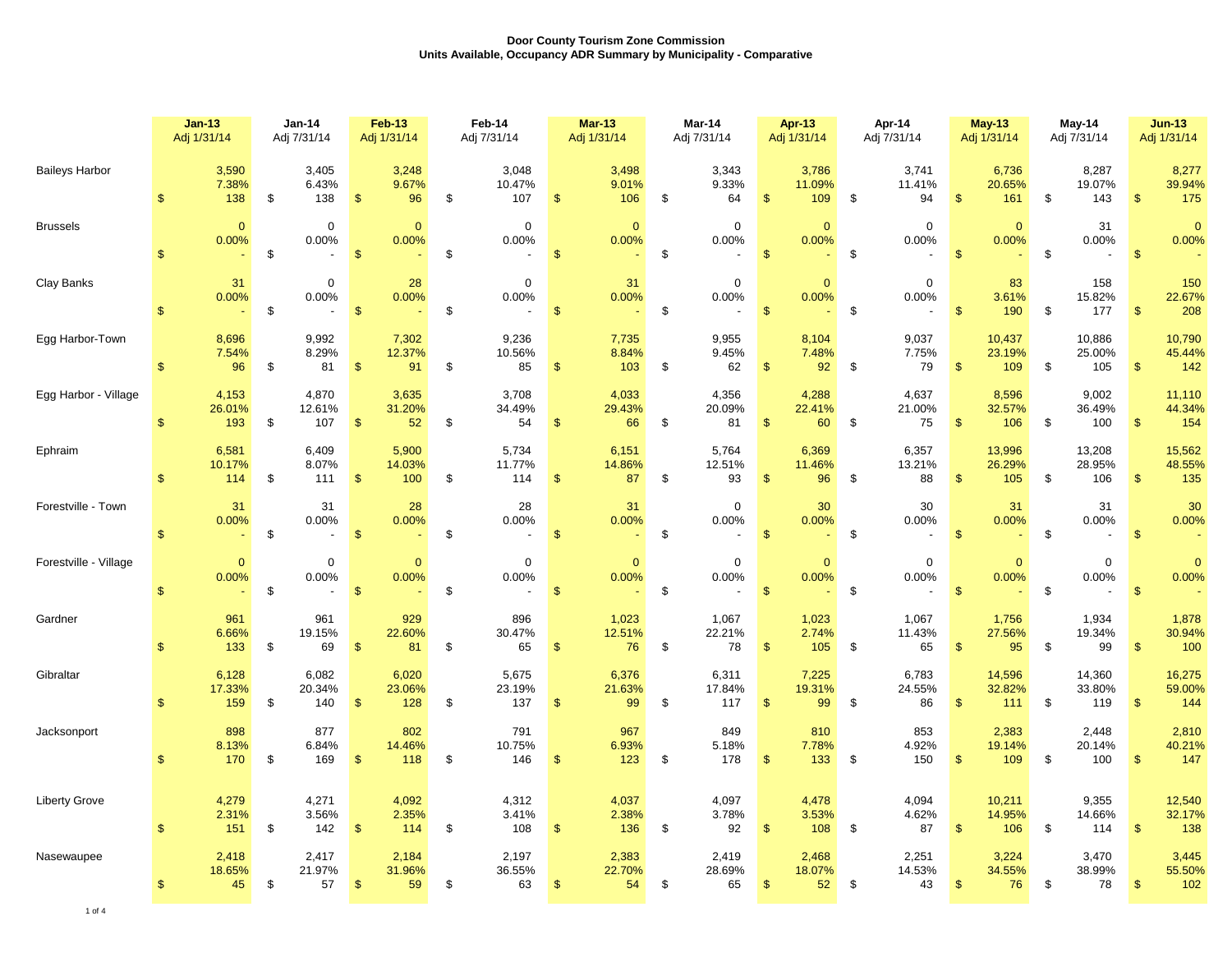| Sevastopol                  |               | $Jan-13$<br>Adj 1/31/14    | <b>Jan-14</b><br>Adj 7/31/14<br>4,247<br>4,090 |                            |                | <b>Feb-13</b><br>Adj 1/31/14<br>3,779 | Feb-14<br>Adj 7/31/14<br>3,853 |                | <b>Mar-13</b><br>Adj 1/31/14<br>4,238 |     | Mar-14<br>Adj 7/31/14<br>4,192 |                | <b>Apr-13</b><br>Adj 1/31/14<br>4,408 |     | Apr-14<br>Adj 7/31/14<br>4,522 | $May-13$<br>Adj 1/31/14<br>5,696 |                             | $May-14$<br>Adj 7/31/14<br>5,891 |                             |                         | $Jun-13$<br>Adj 1/31/14<br>6,258 |
|-----------------------------|---------------|----------------------------|------------------------------------------------|----------------------------|----------------|---------------------------------------|--------------------------------|----------------|---------------------------------------|-----|--------------------------------|----------------|---------------------------------------|-----|--------------------------------|----------------------------------|-----------------------------|----------------------------------|-----------------------------|-------------------------|----------------------------------|
|                             | \$.           | 14.43%<br>137              | \$                                             | 21.56%<br>90               | -\$            | 24.29%<br>117                         | \$<br>34.10%<br>96             | $\mathbf{s}$   | 25.77%<br>110                         | \$  | 25.33%<br>104                  | $\mathbb{S}$   | 21.67%<br>99                          | \$  | 24.48%<br>97                   | $\mathbf{s}$                     | 31.46%<br>127               | \$                               | 36.34%<br>122               | -\$                     | 56.12%<br>175                    |
| Sister Bay                  |               | 10,172<br>8.16%            |                                                | 9,792<br>9.44%             |                | 8,527<br>15.12%                       | 8,634<br>15.81%                |                | 8,767<br>14.00%                       |     | 9,603<br>13.39%                |                | 9,603<br>11.08%                       |     | 8,209<br>15.71%                |                                  | 15,198<br>21.46%            |                                  | 13,181<br>24.66%            |                         | 14,536<br>47.51%                 |
| Sturgeon Bay - City         | $\mathcal{F}$ | 149<br>18,749              | \$                                             | 117<br>18,696              | - \$           | 88<br>17,251                          | \$<br>89<br>17,651             | $\mathbf{\$}$  | 88<br>18,419                          |     | 82<br>19,617                   |                | 85<br>18,792                          | \$  | 84<br>18,855                   | £.                               | 105<br>19,991               | - \$                             | 111<br>20,194               | -S                      | 132<br>19,443                    |
|                             |               | 24.11%<br>70               | \$                                             | 25.97%<br>71               | -\$            | 31.21%<br>68                          | \$<br>37.50%<br>68             | $\mathbb{S}$   | 32.43%<br>72                          | \$  | 35.90%<br>70                   | $\mathbf{\$}$  | 26.06%<br>71                          | \$  | 29.27%<br>72                   | £.                               | 39.63%<br>80                | \$.                              | 45.33%<br>81                | $\mathbf{\mathfrak{L}}$ | 58.19%<br>102                    |
| Sturgeon Bay - Town         |               | 245<br>2.45%               |                                                | 379<br>5.80%               |                | 251<br>4.78%                          | 330<br>3.33%                   |                | 248<br>6.05%                          |     | 371<br>2.16%                   |                | 237<br>4.64%                          |     | 343<br>7.87%                   |                                  | 390<br>13.08%               |                                  | 420<br>27.62%               |                         | 747<br>45.11%                    |
| Union                       | \$.           | 368<br>$\mathbf{0}$        | \$                                             | 163<br>$\mathbf 0$         | - \$           | 211<br>$\mathbf{0}$                   | \$<br>158<br>$\mathbf{0}$      | $\mathbf{\$}$  | 171<br>$\overline{0}$                 | \$  | 160<br>$\mathbf 0$             | $\mathfrak{s}$ | 139<br>$\mathbf{0}$                   | -\$ | 149<br>$\mathbf 0$             | $\mathbb{S}$                     | 139<br>31                   | - \$                             | 176<br>31                   | -\$                     | 186<br>30                        |
|                             | $\mathbf{\$}$ | 0.00%                      | \$                                             | $0.00\%$                   | $\mathfrak{S}$ | 0.00%                                 | \$<br>$0.00\%$                 | $\mathfrak{L}$ | 0.00%                                 | \$. | 0.00%                          | $\mathbf{F}$   | 0.00%                                 | \$  | 0.00%                          | £.                               | 0.00%                       | \$                               | 6.45%<br>100                | $\mathfrak{S}$          | 0.00%                            |
| Washington Island           |               | 1,104<br>10.33%<br>69      | \$                                             | 1,235<br>6.72%<br>63       | $\mathbb{S}$   | 1,184<br>3.63%<br>77                  | \$<br>984<br>9.86%<br>83       | $\mathfrak{S}$ | 1,321<br>7.27%<br>71                  | \$  | 1,106<br>7.96%<br>70           | $\mathbf{s}$   | 1,537<br>5.73%<br>73                  | \$  | 1,079<br>25.39%<br>47          | \$                               | 3,802<br>13.55%<br>72       | \$                               | 3,398<br>19.75%<br>64       | -\$                     | 5,972<br>33.12%<br>99            |
|                             |               |                            |                                                |                            |                |                                       |                                |                |                                       |     |                                |                |                                       |     |                                |                                  |                             |                                  |                             |                         |                                  |
| Available<br>Filled<br>$\%$ |               | 72,283<br>10,502<br>14.53% |                                                | 73,507<br>11,109<br>15.11% |                | 65,160<br>13,333<br>20.46%            | 67,077<br>15,278<br>22.78%     |                | 69,258<br>13,715<br>19.80%            |     | 73,050<br>14,592<br>19.98%     |                | 73,158<br>11,823<br>16.16%            |     | 71,858<br>13,503<br>18.79%     |                                  | 117,157<br>32,206<br>27.49% |                                  | 116,285<br>35,215<br>30.28% |                         | 129,853<br>62,031<br>47.77%      |
| Average                     | \$.           | 96                         | \$                                             | 91                         | $\mathbf{\$}$  | 83                                    | \$<br>81                       | \$             | 82                                    | \$  | 79                             | S.             | 81                                    | \$  | 79                             | $\mathbb{S}$                     | 102                         | \$                               | 102                         | $\mathbb{S}$            | 135                              |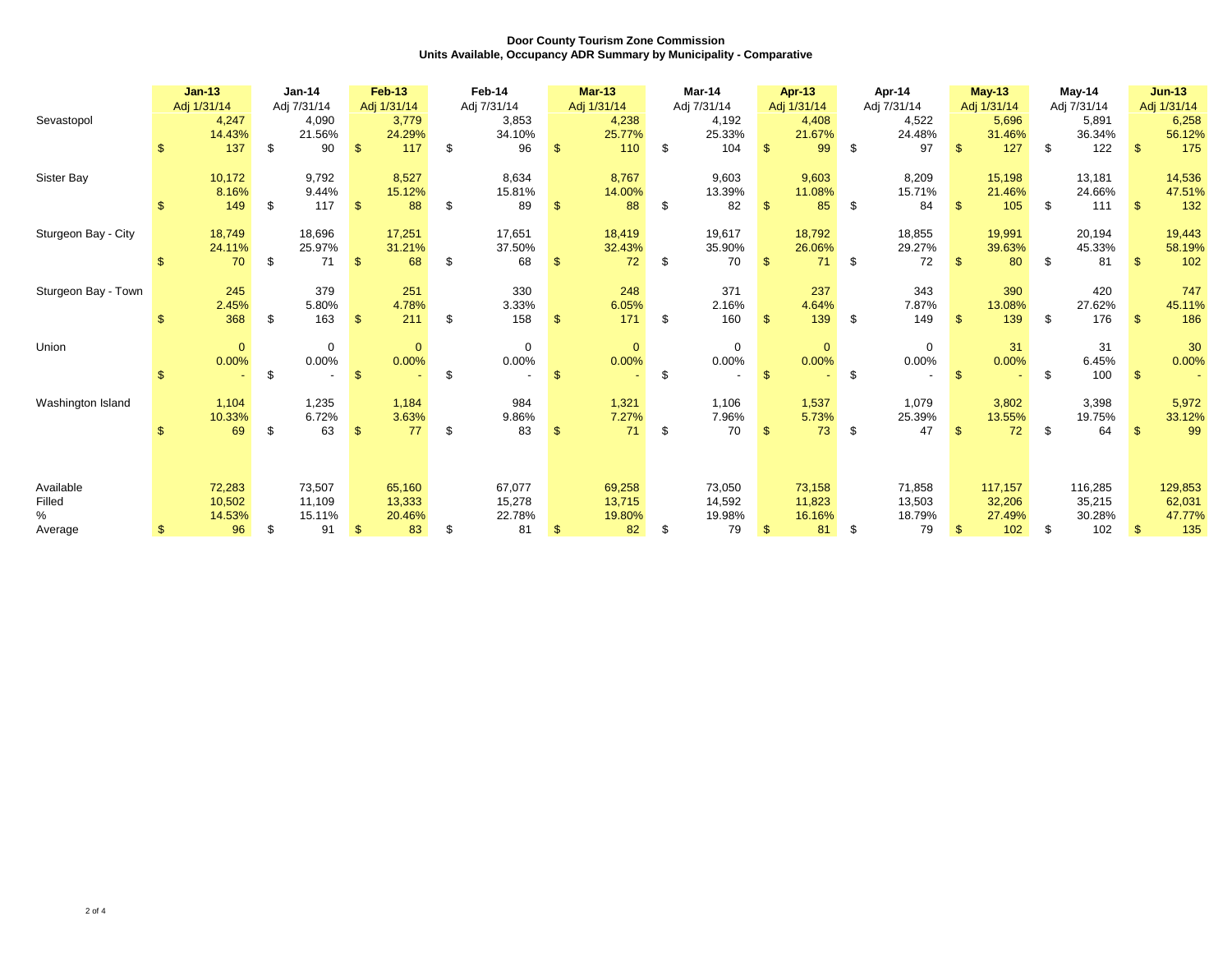|                       | <b>Jun-14</b><br>Adj 7/31/14 |                         |                | $Jul-13$<br>Adj 1/31/14 | <b>Jul-14</b><br>Unadjusted   |               | <b>Aug-13</b><br>Adj 1/31/14 | Aug-14<br>Unadjusted |                         |                   | <b>Sep-13</b><br>Adj 1/31/14 |    | Sep-14<br>Unadjusted    | <b>Oct-13</b><br>Adj 1/31/14 |                                         | Oct-14<br>Unadjusted |                         |  |
|-----------------------|------------------------------|-------------------------|----------------|-------------------------|-------------------------------|---------------|------------------------------|----------------------|-------------------------|-------------------|------------------------------|----|-------------------------|------------------------------|-----------------------------------------|----------------------|-------------------------|--|
| <b>Baileys Harbor</b> | \$                           | 8,621<br>41.82%<br>177  | \$             | 9,568<br>67.14%<br>188  | \$<br>9,120<br>71.57%<br>190  | $\frac{2}{3}$ | 9,474<br>64.80%<br>196       | \$                   | 9,281<br>68.74%<br>195  | \$                | 8,937<br>55.00%<br>173       | \$ | 8,093<br>44.99%<br>181  | \$                           | 8,611<br>39.55%<br>168                  | \$                   | 6,682<br>49.28%<br>153  |  |
| <b>Brussels</b>       | \$                           | 30<br>0.00%             | \$             | $\Omega$<br>0.00%       | \$<br>31<br>29.03%<br>195     | $\frac{2}{3}$ | $\mathbf{0}$<br>0.00%        | \$                   | 31<br>38.71%<br>195     | \$                | $\Omega$<br>0.00%            | \$ | 30<br>0.00%             | $\mathsf{\$}$                | $\Omega$<br>0.00%                       | \$                   | 31<br>6.45%<br>195      |  |
| Clay Banks            | \$                           | 90<br>44.44%<br>258     | \$             | 155<br>54.84%<br>239    | \$<br>178<br>65.73%<br>256    | $\mathsf{\$}$ | 155<br>49.68%<br>194         | \$                   | 149<br>68.46%<br>195    | $\mathfrak{F}$    | 147<br>19.73%<br>168         | \$ | 164<br>20.12%<br>190    | $\mathsf{\$}$                | 155<br>33.55%<br>180                    | \$                   | 134<br>24.63%<br>162    |  |
| Egg Harbor-Town       | \$                           | 10,901<br>47.47%<br>142 | \$             | 11,955<br>67.26%<br>179 | \$<br>11,270<br>68.79%<br>181 | \$            | 11,023<br>70.91%<br>171      | \$                   | 12,333<br>66.44%<br>174 | $\frac{2}{3}$     | 10,741<br>41.51%<br>151      | \$ | 11,644<br>43.96%<br>140 | \$                           | 11,546<br>43.25%<br>148                 | \$                   | 11,430<br>47.63%<br>145 |  |
| Egg Harbor - Village  | \$                           | 11,452<br>51.59%<br>134 | \$             | 11,603<br>73.46%<br>171 | \$<br>12,024<br>75.63%<br>167 | \$            | 11,426<br>74.44%<br>176      | \$                   | 12,097<br>72.79%<br>177 | \$                | 10,974<br>58.87%<br>136      | \$ | 11,470<br>55.07%<br>140 | $\mathfrak{s}$               | 11,476<br>49.37%<br>148                 | \$                   | 10.694<br>54.08%<br>158 |  |
| Ephraim               | \$                           | 14,526<br>50.76%<br>139 | \$             | 16,326<br>73.94%<br>164 | \$<br>15,455<br>76.06%<br>152 | $\mathsf{\$}$ | 16,469<br>75.96%<br>162      | \$                   | 14,100<br>81.57%<br>162 | $\mathfrak{S}$    | 14,961<br>57.98%<br>141      | \$ | 14,378<br>58.30%<br>147 | \$                           | 14,649<br>51.59%<br>157                 | \$                   | 13,224<br>58.71%<br>146 |  |
| Forestville - Town    | \$                           | 30<br>0.00%             | \$             | 31<br>9.68%<br>208      | \$<br>$\mathbf 0$<br>0.00%    | \$            | 31<br>12.90%<br>200          | \$                   | $\mathbf 0$<br>0.00%    | $\boldsymbol{\$}$ | 30<br>0.00%                  | \$ | 30<br>3.33%<br>100      | \$                           | 31<br>0.00%<br>$\overline{\phantom{a}}$ | \$                   | 31<br>3.23%<br>300      |  |
| Forestville - Village | \$                           | $\mathbf 0$<br>0.00%    | \$             | $\overline{0}$<br>0.00% | \$<br>$\mathbf 0$<br>0.00%    | \$            | $\mathbf{0}$<br>0.00%        | \$                   | $\mathbf 0$<br>0.00%    | \$                | $\overline{0}$<br>0.00%      | \$ | $\mathbf 0$<br>0.00%    | \$                           | $\mathbf{0}$<br>0.00%                   | \$                   | $\mathbf 0$<br>0.00%    |  |
| Gardner               | \$                           | 2,238<br>20.82%<br>123  | $\mathfrak{s}$ | 1,954<br>44.98%<br>110  | \$<br>1,961<br>42.89%<br>118  | $\mathsf{\$}$ | 1,943<br>39.48%<br>125       | \$                   | 2,043<br>41.16%<br>125  | $\mathfrak{S}$    | 1,870<br>18.18%<br>129       | \$ | 2,076<br>19.85%<br>119  | $\mathsf{\$}$                | 1,887<br>16.38%<br>117                  | \$                   | 2,217<br>18.22%<br>112  |  |
| Gibraltar             | \$                           | 15,828<br>59.43%<br>144 | \$             | 17,110<br>80.29%<br>169 | \$<br>16,822<br>82.49%<br>173 | $\mathsf{\$}$ | 19,775<br>69.19%<br>169      | \$                   | 16,699<br>86.18%<br>170 | \$                | 16,264<br>62.58%<br>149      | \$ | 16,061<br>65.79%<br>154 | $\mathsf{\$}$                | 16,218<br>59.77%<br>147                 | \$                   | 15,382<br>60.73%<br>151 |  |
| Jacksonport           | \$                           | 2,681<br>39.50%<br>150  | \$             | 2,976<br>72.82%<br>183  | \$<br>2,962<br>71.17%<br>182  | \$            | 3,095<br>71.70%<br>175       | \$                   | 3,139<br>69.42%<br>182  | \$                | 2,796<br>32.01%<br>133       | \$ | 2,713<br>31.92%<br>135  | \$                           | 2,769<br>25.82%<br>135                  | \$                   | 2,671<br>32.05%<br>131  |  |
| <b>Liberty Grove</b>  | \$                           | 11,271<br>37.76%<br>132 | \$             | 12,916<br>60.00%<br>166 | \$<br>12,186<br>60.77%<br>166 | $\mathsf{\$}$ | 12,636<br>61.78%<br>157      | \$                   | 12,375<br>65.58%<br>163 | \$                | 12,273<br>34.25%<br>129      | \$ | 11,615<br>37.36%<br>125 | \$                           | 11,715<br>37.61%<br>125                 | \$                   | 10,974<br>42.29%<br>127 |  |
| Nasewaupee            | \$                           | 3,478<br>57.33%<br>111  | \$             | 3,542<br>66.43%<br>136  | \$<br>2,697<br>66.74%<br>136  | \$            | 3,625<br>66.37%<br>127       | \$                   | 2,892<br>72.37%<br>127  | \$                | 3,290<br>39.88%<br>114       | \$ | 2,188<br>43.05%<br>135  | \$                           | 3,146<br>40.72%<br>94                   | \$                   | 2,152<br>39.50%<br>121  |  |

3 of 4